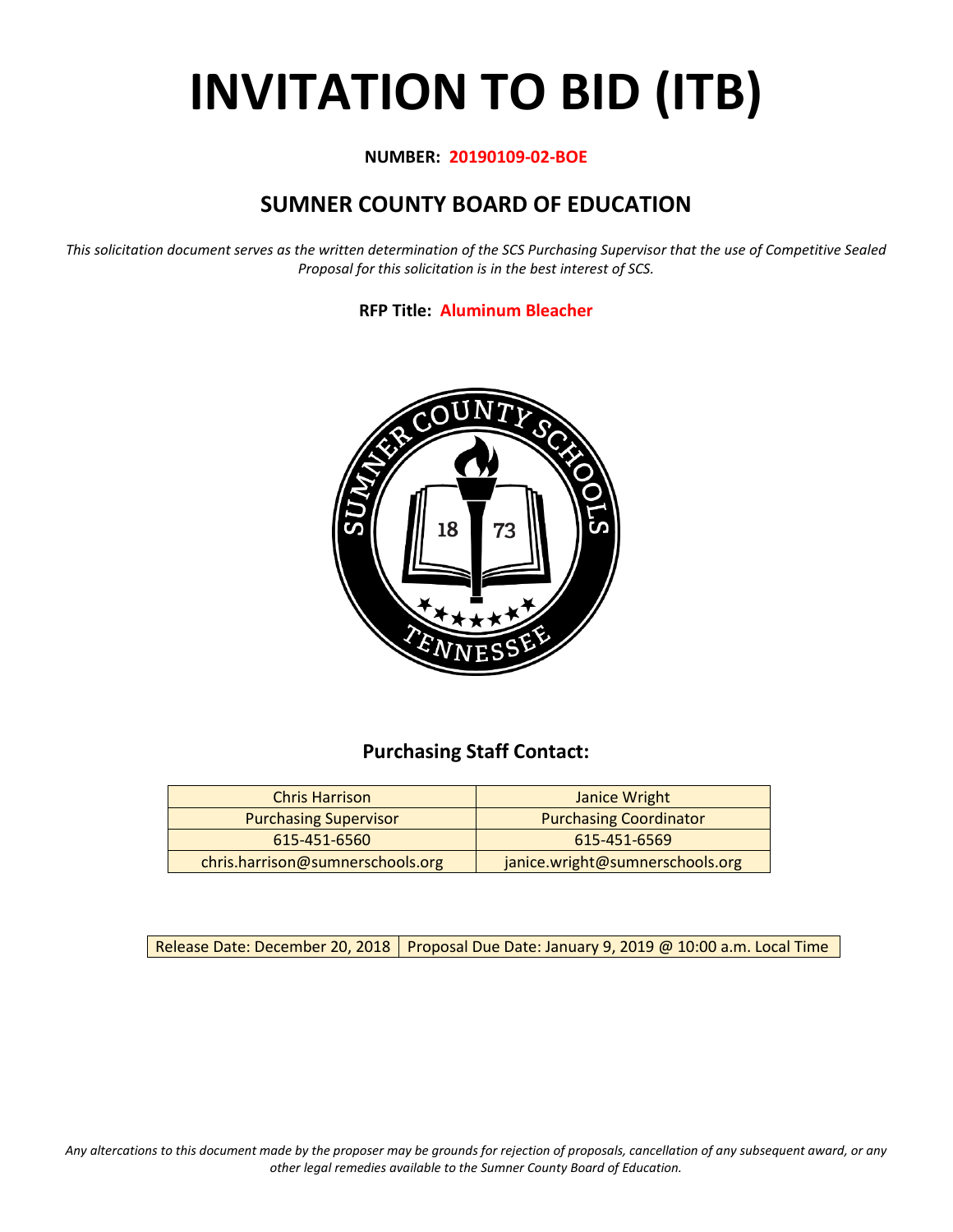# **NOTICE TO PROPOSERS**

There may be one or more amendments to this ITB. In order to receive communication for any such amendments issued specifically to this ITB, the proposer must provide the information requested below to the Sumner County Board of Education (SCS) Purchasing Department. The information may be sent by email to: Chris Harrison, Purchasing Supervisor, chris.harrison@sumnerschools.org. SCS will send amendments only to those proposers which complete and return this information in a timely manner.

| <b>ITB Number:</b>      | 20190109-02-BOE Aluminum Bleacher |
|-------------------------|-----------------------------------|
| Company Name:           |                                   |
| <b>Mailing Address:</b> |                                   |
|                         |                                   |
|                         |                                   |
| Phone Number:           |                                   |
| <b>Contact Person:</b>  |                                   |
| <b>Email Address:</b>   |                                   |
|                         |                                   |
|                         |                                   |
| <b>Printed Name:</b>    |                                   |
| Date:                   |                                   |

Emailed amendments will be sent in a Microsoft Word (Office for Windows) or Portable Document Format (pdf) format. Any alterations to the document made by the proposer may be grounds for rejection of proposal, cancellation of any subsequent award or any other legal remedies available to SCS.

Amendments will also be posted on the SCS website **https://sumnerschools.org/index.php/current-bids-and-rfps** and attached to the solicitation listing as a PDF or WORD file. Check the particular solicitation on the Current Bids and RFPs webpage for any posted amendments.

By completing and returning this form, the Proposer has expressed its intent to provide a proposal for **20190109-02-BOE Aluminum Bleacher.**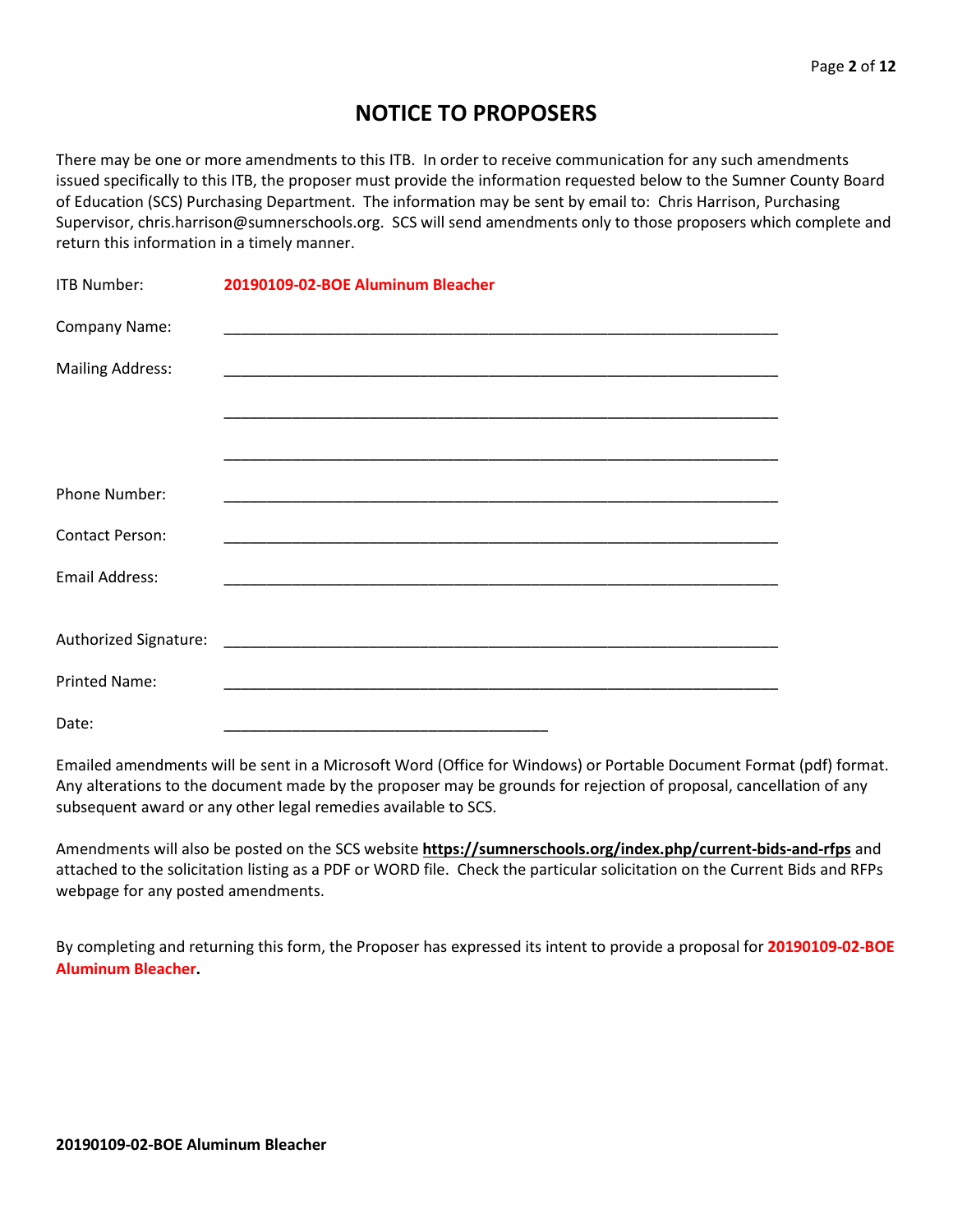## **TABLE OF CONTENTS**

- 1. Specification
- 2. Source Selection and Contract Award
- 3. Schedule of Events
- 4. Delivery of Proposals
- 5. Protests
- 6. New Vendors
- 7. Attachments
	- A. Bid Form/Certification
	- B. IRS Form W9
	- C. Attestation Re Personnel
	- D. Standard Terms and Conditions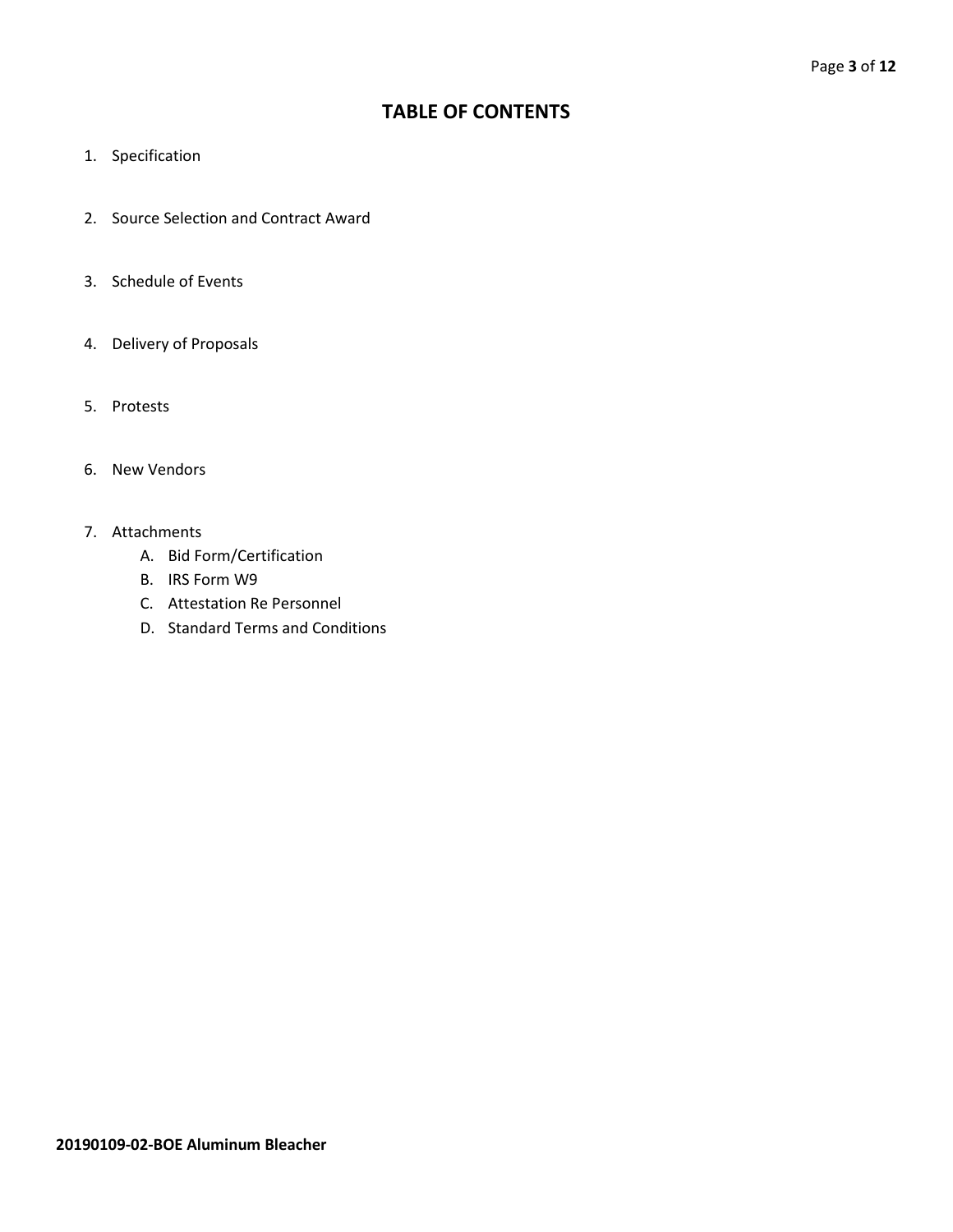1. Specification

SCS requests pricing for MATERIALS ONLY. Assembly and Installation will be completed by SCS. The proposal must include cost for delivery and unloading. SCS shall not provide any equipment or personnel for unloading the material.

Features:

- 5 row 27ft. length
- 5 row 15ft. length
- Aluminum angle understructure
- Seat planks
	- o Anodized aluminum
	- $O$  2" x 10"
- Foot planks
	- o Double plank
	- o Anodized aluminum
	- $\circ$  2"  $\times$  10"
- Aluminum vertical picket guardrail system

| <b>Delivery Address</b> | <b>Portland High</b><br>600 College Street<br>Portland, TN 37148                                |
|-------------------------|-------------------------------------------------------------------------------------------------|
| <b>Delivery Contact</b> | David Woods<br><b>Principal, Portland High</b><br>615-325-9201<br>david.woods@sumnerschools.org |

- 2. Source Selection and Contract Award
	- Award, if made, will be made to the proposer submitting the lowest cost proposal and whom is also determined to be Responsive.
		- o General Criteria to be determined "Responsive"
			- Does the proposal include all required information?
			- Does the proposal include completed attachment forms?
			- Was the proposal delivered on or before the stated deadline?
	- SCS reserves the right to reject any proposal that takes exception to the specifications unless prior approval is requested and granted by SCS.
	- Upon mutual agreement by both parties, SCS shall grant the right to extend the terms, conditions and prices of contract(s) awarded from this ITB to other Institutions (such as State, Local and/or Public Agencies) who express an interest in participating in any contract that results from this ITB. Each of the "piggyback" Institutions will issue their own purchasing documents for purchase of the goods/services. Proposer agrees that SCS shall bear no responsibility or liability for any agreements between Proposer and the other Institution(s) who desire to exercise this option.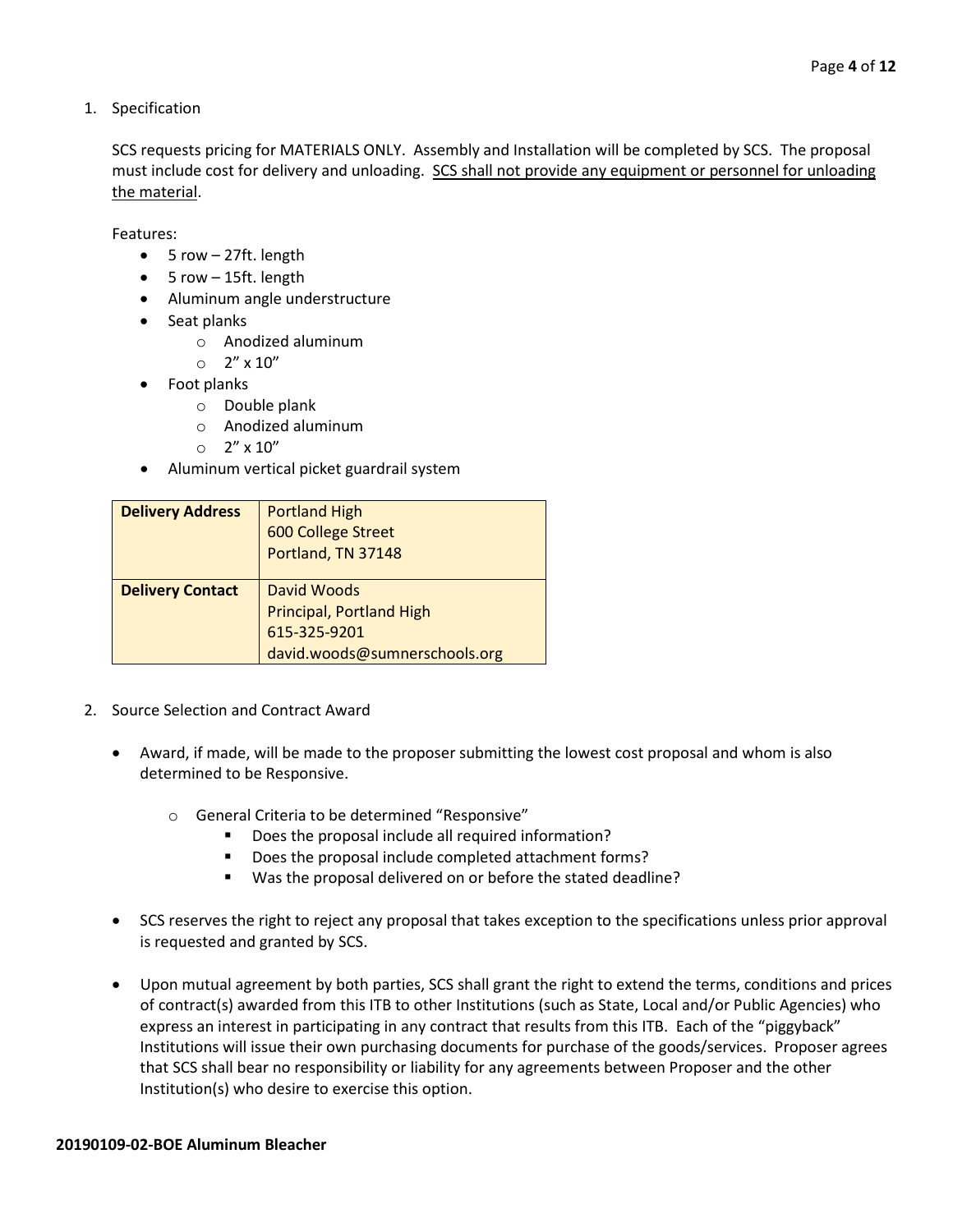3. Schedule of Events

| <b>RFP Issued</b>              | December 20, 2018                       |
|--------------------------------|-----------------------------------------|
| <b>RFP Submission DEADLINE</b> | January 9, 2019 @ 10:00 a.m. Local Time |

#### 4. Delivery of Proposals

Sealed proposals will be accepted until **January 9, 2019 @ 10:00 a.m. Local Time**. Proposals received after that time will be deemed invalid. Vendors mailing proposal packages must allow sufficient time to ensure receipt of their package by the time specified. There will be no exceptions. Proposals will be opened and read aloud. The reading of the bids will begin at **10:00 a.m. Local Time**.

Due to the nature of deliveries to the SCS Support Services Facility by carriers such as UPS, FedEx and such like; the proposal package will be accepted if the date and time on the delivery confirmation are indicated to be on or before the Proposal Deadline.

| Delivery Address: | Sumner County Board of Education |  |
|-------------------|----------------------------------|--|
|                   | Attn: Purchasing Supervisor      |  |
|                   | 1500 Airport Road                |  |
|                   | Gallatin, TN 37066               |  |

The package containing the proposal must be sealed and clearly marked on the outside of the package: **"20190109-02-BOE Aluminum Bleacher" DO NOT OPEN**

#### 5. Protests

In the event that any interested party finds any part of the listed specifications, terms or conditions to be discrepant, incomplete or otherwise questionable in any respect; it shall be the responsibility of the concerned party to notify the SCS Purchasing Office of such matters immediately upon receipt of the ITB. All notifications must be sent to the Purchasing Supervisor via email at [purchasing@sumnerschools.org.](mailto:purchasing@sumnerschools.org)

Any actual or prospective Proposer who is aggrieved in connection with the ITB or award of a contract may protest to the Purchasing Supervisor and/or the Sumner County Board of Education at its regularly scheduled meeting.

#### 6. New Vendors

• To comply with Internal Revenue Service requirements, all vendors who perform any type of service are required to have a current IRS Form W-9 on file with the SCS Finance Department. It is a mandatory requirement to complete the IRS Form W-9 (Attachment 1) included in this RFP.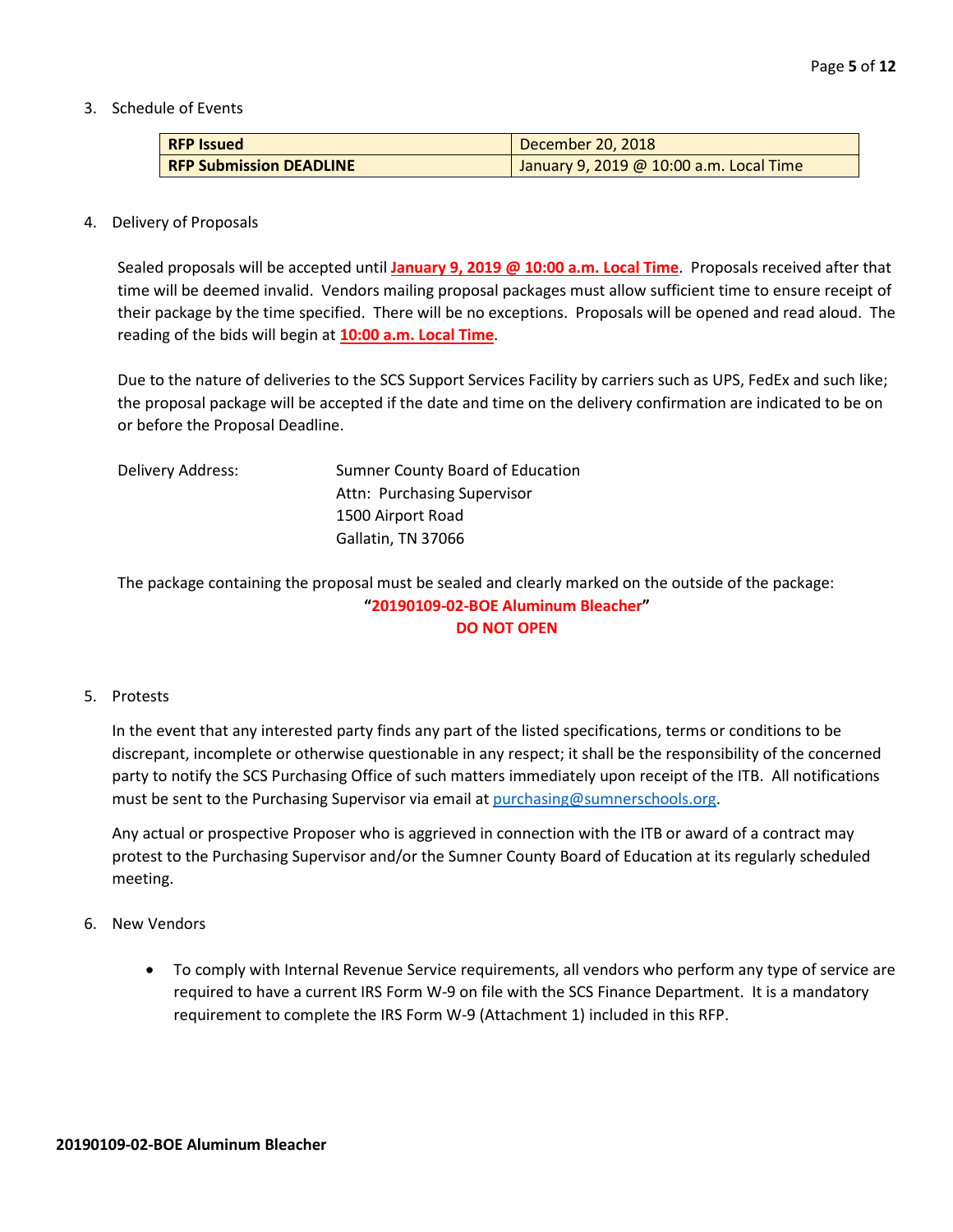- To comply with the Tennessee Lawful Employment Act (50-1-702 and 50-1-703), non-employees (individuals paid directly by the employer in exchange for the individual's labor or services) must have on file one (1) of the following documents:
	- o A valid Tennessee driver's license or photo identification;
	- $\circ$  A valid driver's license or photo identification from another state where the license requirements are at least as strict as those in Tennessee;
	- o A birth certificate issued by a U.S. state, jurisdiction or territory;
	- o A U.S. government issued certified birth certificate;
	- o A valid, unexpired U.S. passport;
	- o A U.S. certificate of birth abroad (DS-1350 or FS-545)
	- o A report of birth abroad of a U.S. citizen (FS-240);
	- o A certificate of citizenship (N560 or N561);
	- o A certificate of naturalization (N550, N570 or N578);
	- o A U.S citizen identification card (I-197 or I-179); or
	- o Valid alien registration documentation or other proof of current immigration registration recognized by the United States Department of Homeland Security that contains the individual's complete legal name and current alien admission number or alien file number (or numbers if the individual has more than one number).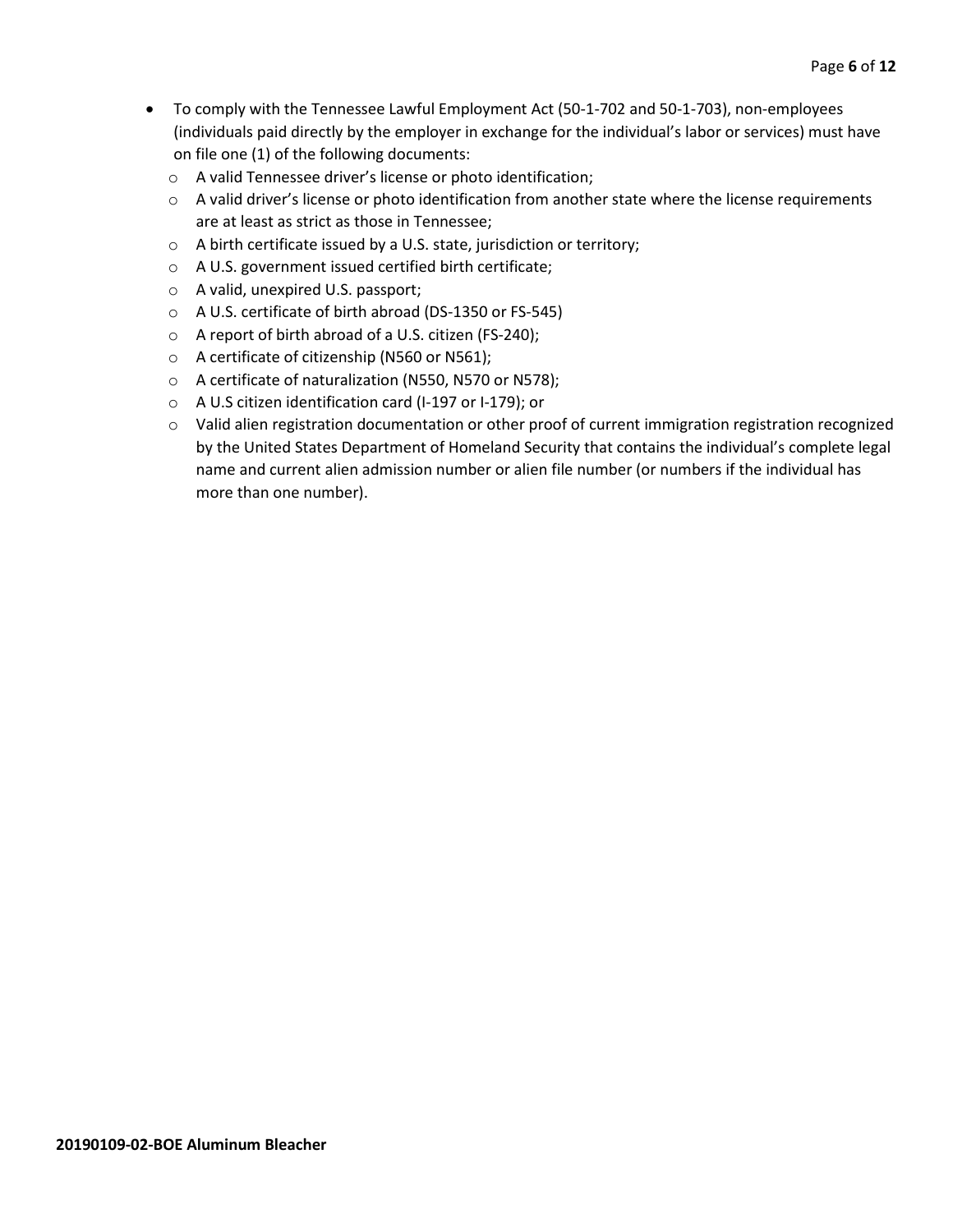#### **7.A Bid Form**



Attn: Purchasing Supervisor 1500 Airport Road Gallatin, TN 37066

Date

| <b>DESCRIPTION</b>     | <b>QUANTITY</b> | <b>SEATING</b><br><b>CAPACITY</b> | <b>WARRANTY</b><br><b>LENGTH</b> | <b>PRICE EACH</b> | <b>EXTENDED TOTAL</b> |
|------------------------|-----------------|-----------------------------------|----------------------------------|-------------------|-----------------------|
| 5 row $-$ 27ft. length | $\overline{2}$  |                                   |                                  |                   |                       |
| 5 row $-$ 15ft. length | $\overline{2}$  |                                   |                                  |                   |                       |
| <b>GRAND TOTAL</b>     |                 |                                   |                                  |                   |                       |

#### \*Proposers are to provide a brochure or link to online information related to the proposed product.

By checking this box, Proposer agrees that SCS reserves the right to extend the terms, conditions and prices of this contract to other Institutions (such as State, Local and/or Public Agencies) who express an interest in participating in any contract that results from this ITB. Each of the piggyback Institutions will issue their own purchasing documents for the goods/service. Proposer agrees that SCS shall bear no responsibility or liability for any agreements between Proposer and the other Institution(s) who desire to exercise this option.

| <b>AUTHORIZED SIGNATURE:</b> |  |
|------------------------------|--|
| <b>PRINTED NAME:</b>         |  |
| TITLE:                       |  |
| <b>COMPANY NAME:</b>         |  |
| <b>PHONE:</b>                |  |
| <b>EMAIL</b>                 |  |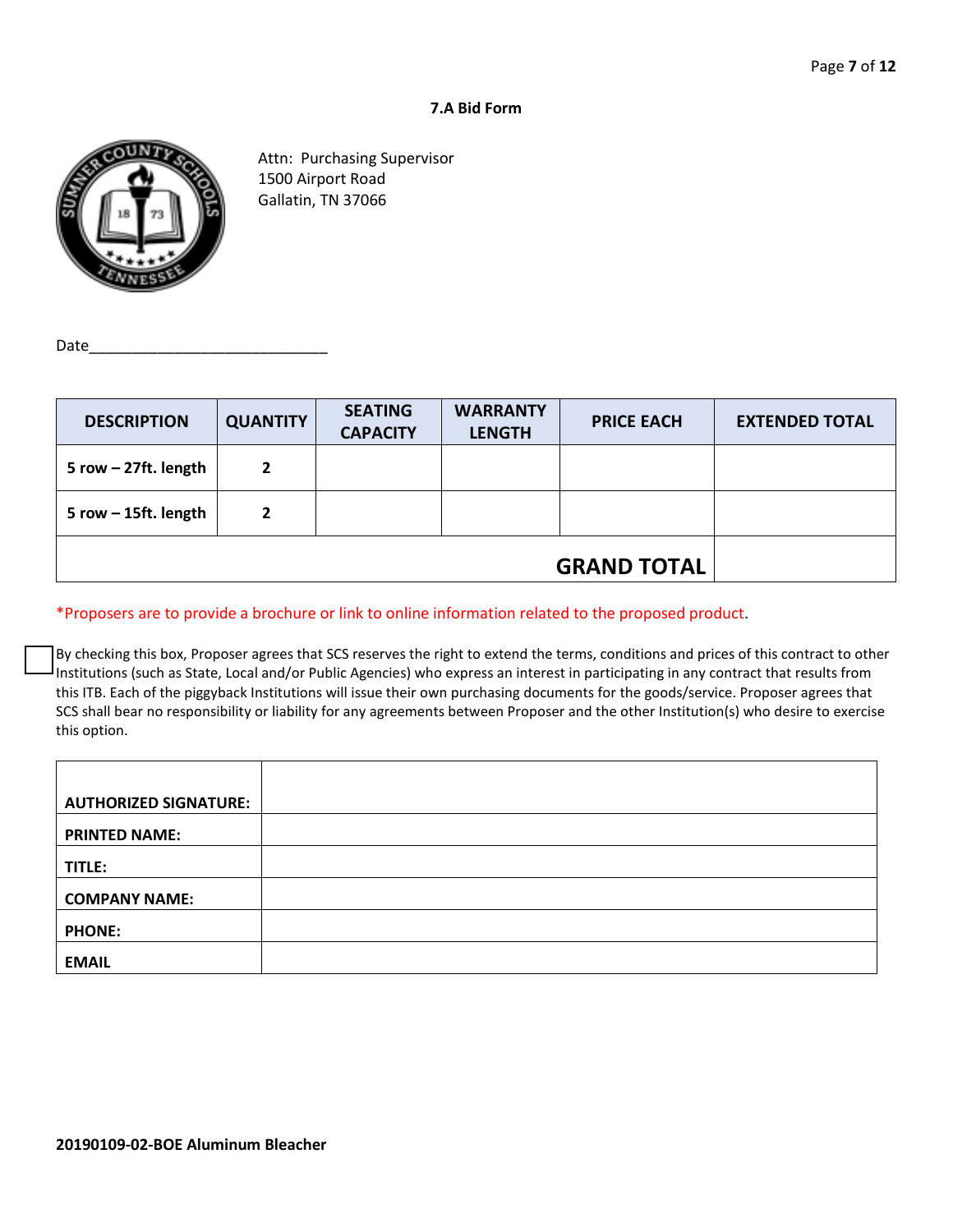#### 7.B IRS Form W9

|                                                                                                                                                                                                                                                                                                                                                                                                                                                                                                                                                                                                                                                                                                                                                                               | <b>Request for Taxpayer</b><br><b>Identification Number and Certification</b><br>(Rev. December 2014)<br>Department of the Treasury<br>Internal Revenue Service |                                                                                                                                                                                                                                                                                                                                                                     |                                                                                                                                                                  |                                         |                                                   |  |  |                                       | Give Form to the<br>requester. Do not<br>send to the IRS. |  |  |  |  |
|-------------------------------------------------------------------------------------------------------------------------------------------------------------------------------------------------------------------------------------------------------------------------------------------------------------------------------------------------------------------------------------------------------------------------------------------------------------------------------------------------------------------------------------------------------------------------------------------------------------------------------------------------------------------------------------------------------------------------------------------------------------------------------|-----------------------------------------------------------------------------------------------------------------------------------------------------------------|---------------------------------------------------------------------------------------------------------------------------------------------------------------------------------------------------------------------------------------------------------------------------------------------------------------------------------------------------------------------|------------------------------------------------------------------------------------------------------------------------------------------------------------------|-----------------------------------------|---------------------------------------------------|--|--|---------------------------------------|-----------------------------------------------------------|--|--|--|--|
|                                                                                                                                                                                                                                                                                                                                                                                                                                                                                                                                                                                                                                                                                                                                                                               |                                                                                                                                                                 | 1 Name (as shown on your income tax return). Name is required on this line; do not leave this line blank.                                                                                                                                                                                                                                                           |                                                                                                                                                                  |                                         |                                                   |  |  |                                       |                                                           |  |  |  |  |
| οi                                                                                                                                                                                                                                                                                                                                                                                                                                                                                                                                                                                                                                                                                                                                                                            |                                                                                                                                                                 | 2 Business name/disregarded entity name, if different from above                                                                                                                                                                                                                                                                                                    |                                                                                                                                                                  |                                         |                                                   |  |  |                                       |                                                           |  |  |  |  |
| on page<br>4 Exemptions (codes apply only to<br>3 Check appropriate box for federal tax classification; check only one of the following seven boxes:<br>certain entities, not individuals; see<br>Individual/sole proprietor or<br>C Corporation<br>S Corporation<br>Partnership<br>Trust/estate<br>instructions on page 3):<br>See Specific Instructions<br>single-member LLC<br>Print or type<br>Exempt payee code (if any)<br>Limited liability company. Enter the tax classification (C=C corporation, S=S corporation, P=partnership) ▶<br>Exemption from FATCA reporting<br>Note. For a single-member LLC that is disregarded, do not check LLC; check the appropriate box in the line above for<br>the tax classification of the single-member owner.<br>code (if any) |                                                                                                                                                                 |                                                                                                                                                                                                                                                                                                                                                                     |                                                                                                                                                                  |                                         | (Applies to accounts maintained outside the U.S.) |  |  |                                       |                                                           |  |  |  |  |
|                                                                                                                                                                                                                                                                                                                                                                                                                                                                                                                                                                                                                                                                                                                                                                               | Other (see instructions)                                                                                                                                        | 5 Address (number, street, and apt. or suite no.)                                                                                                                                                                                                                                                                                                                   |                                                                                                                                                                  | Requester's name and address (optional) |                                                   |  |  |                                       |                                                           |  |  |  |  |
|                                                                                                                                                                                                                                                                                                                                                                                                                                                                                                                                                                                                                                                                                                                                                                               | 6 City, state, and ZIP code                                                                                                                                     |                                                                                                                                                                                                                                                                                                                                                                     |                                                                                                                                                                  |                                         |                                                   |  |  |                                       |                                                           |  |  |  |  |
|                                                                                                                                                                                                                                                                                                                                                                                                                                                                                                                                                                                                                                                                                                                                                                               |                                                                                                                                                                 | 7 List account number(s) here (optional)                                                                                                                                                                                                                                                                                                                            |                                                                                                                                                                  |                                         |                                                   |  |  |                                       |                                                           |  |  |  |  |
|                                                                                                                                                                                                                                                                                                                                                                                                                                                                                                                                                                                                                                                                                                                                                                               |                                                                                                                                                                 |                                                                                                                                                                                                                                                                                                                                                                     |                                                                                                                                                                  |                                         |                                                   |  |  |                                       |                                                           |  |  |  |  |
| Part I                                                                                                                                                                                                                                                                                                                                                                                                                                                                                                                                                                                                                                                                                                                                                                        |                                                                                                                                                                 | <b>Taxpayer Identification Number (TIN)</b>                                                                                                                                                                                                                                                                                                                         |                                                                                                                                                                  |                                         |                                                   |  |  | Social security number                |                                                           |  |  |  |  |
|                                                                                                                                                                                                                                                                                                                                                                                                                                                                                                                                                                                                                                                                                                                                                                               |                                                                                                                                                                 | Enter your TIN in the appropriate box. The TIN provided must match the name given on line 1 to avoid<br>backup withholding. For individuals, this is generally your social security number (SSN). However, for a                                                                                                                                                    |                                                                                                                                                                  |                                         |                                                   |  |  |                                       |                                                           |  |  |  |  |
|                                                                                                                                                                                                                                                                                                                                                                                                                                                                                                                                                                                                                                                                                                                                                                               |                                                                                                                                                                 | resident alien, sole proprietor, or disregarded entity, see the Part I instructions on page 3. For other                                                                                                                                                                                                                                                            |                                                                                                                                                                  |                                         |                                                   |  |  |                                       |                                                           |  |  |  |  |
|                                                                                                                                                                                                                                                                                                                                                                                                                                                                                                                                                                                                                                                                                                                                                                               | TIN on page 3.                                                                                                                                                  | entities, it is your employer identification number (EIN). If you do not have a number, see How to get a                                                                                                                                                                                                                                                            |                                                                                                                                                                  |                                         | or                                                |  |  |                                       |                                                           |  |  |  |  |
|                                                                                                                                                                                                                                                                                                                                                                                                                                                                                                                                                                                                                                                                                                                                                                               |                                                                                                                                                                 | Note. If the account is in more than one name, see the instructions for line 1 and the chart on page 4 for                                                                                                                                                                                                                                                          |                                                                                                                                                                  |                                         |                                                   |  |  | <b>Employer identification number</b> |                                                           |  |  |  |  |
|                                                                                                                                                                                                                                                                                                                                                                                                                                                                                                                                                                                                                                                                                                                                                                               | quidelines on whose number to enter.                                                                                                                            |                                                                                                                                                                                                                                                                                                                                                                     |                                                                                                                                                                  |                                         |                                                   |  |  |                                       |                                                           |  |  |  |  |
|                                                                                                                                                                                                                                                                                                                                                                                                                                                                                                                                                                                                                                                                                                                                                                               |                                                                                                                                                                 |                                                                                                                                                                                                                                                                                                                                                                     |                                                                                                                                                                  |                                         |                                                   |  |  |                                       |                                                           |  |  |  |  |
| Part II                                                                                                                                                                                                                                                                                                                                                                                                                                                                                                                                                                                                                                                                                                                                                                       | Certification                                                                                                                                                   |                                                                                                                                                                                                                                                                                                                                                                     |                                                                                                                                                                  |                                         |                                                   |  |  |                                       |                                                           |  |  |  |  |
|                                                                                                                                                                                                                                                                                                                                                                                                                                                                                                                                                                                                                                                                                                                                                                               | Under penalties of perjury, I certify that:                                                                                                                     |                                                                                                                                                                                                                                                                                                                                                                     |                                                                                                                                                                  |                                         |                                                   |  |  |                                       |                                                           |  |  |  |  |
|                                                                                                                                                                                                                                                                                                                                                                                                                                                                                                                                                                                                                                                                                                                                                                               |                                                                                                                                                                 | 1. The number shown on this form is my correct taxpayer identification number (or I am waiting for a number to be issued to me); and                                                                                                                                                                                                                                |                                                                                                                                                                  |                                         |                                                   |  |  |                                       |                                                           |  |  |  |  |
|                                                                                                                                                                                                                                                                                                                                                                                                                                                                                                                                                                                                                                                                                                                                                                               |                                                                                                                                                                 | 2. I am not subject to backup withholding because: (a) I am exempt from backup withholding, or (b) I have not been notified by the Internal Revenue<br>Service (IRS) that I am subject to backup withholding as a result of a failure to report all interest or dividends, or (c) the IRS has notified me that I am<br>no longer subject to backup withholding; and |                                                                                                                                                                  |                                         |                                                   |  |  |                                       |                                                           |  |  |  |  |
|                                                                                                                                                                                                                                                                                                                                                                                                                                                                                                                                                                                                                                                                                                                                                                               |                                                                                                                                                                 | 3. I am a U.S. citizen or other U.S. person (defined below); and                                                                                                                                                                                                                                                                                                    |                                                                                                                                                                  |                                         |                                                   |  |  |                                       |                                                           |  |  |  |  |
| 4. The FATCA code(s) entered on this form (if any) indicating that I am exempt from FATCA reporting is correct.                                                                                                                                                                                                                                                                                                                                                                                                                                                                                                                                                                                                                                                               |                                                                                                                                                                 |                                                                                                                                                                                                                                                                                                                                                                     |                                                                                                                                                                  |                                         |                                                   |  |  |                                       |                                                           |  |  |  |  |
| Certification instructions. You must cross out item 2 above if you have been notified by the IRS that you are currently subject to backup withholding<br>because you have failed to report all interest and dividends on your tax return. For real estate transactions, item 2 does not apply. For mortgage<br>interest paid, acquisition or abandonment of secured property, cancellation of debt, contributions to an individual retirement arrangement (IRA), and<br>generally, payments other than interest and dividends, you are not required to sign the certification, but you must provide your correct TIN. See the<br>instructions on page 3.                                                                                                                      |                                                                                                                                                                 |                                                                                                                                                                                                                                                                                                                                                                     |                                                                                                                                                                  |                                         |                                                   |  |  |                                       |                                                           |  |  |  |  |
| Sign<br>Here                                                                                                                                                                                                                                                                                                                                                                                                                                                                                                                                                                                                                                                                                                                                                                  | Signature of<br>U.S. person $\blacktriangleright$<br>Date P                                                                                                     |                                                                                                                                                                                                                                                                                                                                                                     |                                                                                                                                                                  |                                         |                                                   |  |  |                                       |                                                           |  |  |  |  |
|                                                                                                                                                                                                                                                                                                                                                                                                                                                                                                                                                                                                                                                                                                                                                                               | <b>General Instructions</b>                                                                                                                                     |                                                                                                                                                                                                                                                                                                                                                                     | · Form 1098 (home mortgage interest), 1098-E (student Ioan interest), 1098-T<br>(tuition)                                                                        |                                         |                                                   |  |  |                                       |                                                           |  |  |  |  |
| Section references are to the Internal Revenue Code unless otherwise noted.                                                                                                                                                                                                                                                                                                                                                                                                                                                                                                                                                                                                                                                                                                   |                                                                                                                                                                 |                                                                                                                                                                                                                                                                                                                                                                     | · Form 1099-C (canceled debt)                                                                                                                                    |                                         |                                                   |  |  |                                       |                                                           |  |  |  |  |
| Future developments. Information about developments affecting Form W-9 (such<br>as legislation enacted after we release it) is at www.irs.gov/fw9.                                                                                                                                                                                                                                                                                                                                                                                                                                                                                                                                                                                                                            |                                                                                                                                                                 |                                                                                                                                                                                                                                                                                                                                                                     | · Form 1099-A (acquisition or abandonment of secured property)                                                                                                   |                                         |                                                   |  |  |                                       |                                                           |  |  |  |  |
| Use Form W-9 only if you are a U.S. person (including a resident alien), to<br><b>Purpose of Form</b><br>provide your correct TIN.<br>If you do not return Form W-9 to the requester with a TIN, you might be subject                                                                                                                                                                                                                                                                                                                                                                                                                                                                                                                                                         |                                                                                                                                                                 |                                                                                                                                                                                                                                                                                                                                                                     |                                                                                                                                                                  |                                         |                                                   |  |  |                                       |                                                           |  |  |  |  |
|                                                                                                                                                                                                                                                                                                                                                                                                                                                                                                                                                                                                                                                                                                                                                                               |                                                                                                                                                                 | An individual or entity (Form W-9 requester) who is required to file an information<br>return with the IRS must obtain your correct taxpayer identification number (TIN)                                                                                                                                                                                            | to backup withholding. See What is backup withholding? on page 2.                                                                                                |                                         |                                                   |  |  |                                       |                                                           |  |  |  |  |
| which may be your social security number (SSN), individual taxpayer identification<br>number (ITIN), adoption taxpayer identification number (ATIN), or employer<br>identification number (EIN), to report on an information return the amount paid to<br>you, or other amount reportable on an information return. Examples of information<br>returns include, but are not limited to, the following:                                                                                                                                                                                                                                                                                                                                                                        |                                                                                                                                                                 | By signing the filled-out form, you:<br>1. Certify that the TIN you are giving is correct (or you are waiting for a number<br>to be issued).<br>2. Certify that you are not subject to backup withholding, or                                                                                                                                                       |                                                                                                                                                                  |                                         |                                                   |  |  |                                       |                                                           |  |  |  |  |
|                                                                                                                                                                                                                                                                                                                                                                                                                                                                                                                                                                                                                                                                                                                                                                               | · Form 1099-INT (interest earned or paid)                                                                                                                       |                                                                                                                                                                                                                                                                                                                                                                     | 3. Claim exemption from backup withholding if you are a U.S. exempt payee. If                                                                                    |                                         |                                                   |  |  |                                       |                                                           |  |  |  |  |
| . Form 1099-DIV (dividends, including those from stocks or mutual funds)                                                                                                                                                                                                                                                                                                                                                                                                                                                                                                                                                                                                                                                                                                      |                                                                                                                                                                 |                                                                                                                                                                                                                                                                                                                                                                     | applicable, you are also certifying that as a U.S. person, your allocable share of<br>any partnership income from a U.S. trade or business is not subject to the |                                         |                                                   |  |  |                                       |                                                           |  |  |  |  |
|                                                                                                                                                                                                                                                                                                                                                                                                                                                                                                                                                                                                                                                                                                                                                                               |                                                                                                                                                                 | * Form 1099-MISC (various types of income, prizes, awards, or gross proceeds)                                                                                                                                                                                                                                                                                       | withholding tax on foreign partners' share of effectively connected income, and                                                                                  |                                         |                                                   |  |  |                                       |                                                           |  |  |  |  |
| . Form 1099-B (stock or mutual fund sales and certain other transactions by<br>4. Certify that FATCA code(s) entered on this form (if any) indicating that you are<br>exempt from the FATCA reporting, is correct. See What is FATCA reporting? on<br>brokers)                                                                                                                                                                                                                                                                                                                                                                                                                                                                                                                |                                                                                                                                                                 |                                                                                                                                                                                                                                                                                                                                                                     |                                                                                                                                                                  |                                         |                                                   |  |  |                                       |                                                           |  |  |  |  |
|                                                                                                                                                                                                                                                                                                                                                                                                                                                                                                                                                                                                                                                                                                                                                                               | · Form 1099-S (proceeds from real estate transactions)                                                                                                          | page 2 for further information.                                                                                                                                                                                                                                                                                                                                     |                                                                                                                                                                  |                                         |                                                   |  |  |                                       |                                                           |  |  |  |  |

· Form 1099-K (merchant card and third party network transactions)

Cat. No. 10231X

Form **W-9** (Rev. 12-2014)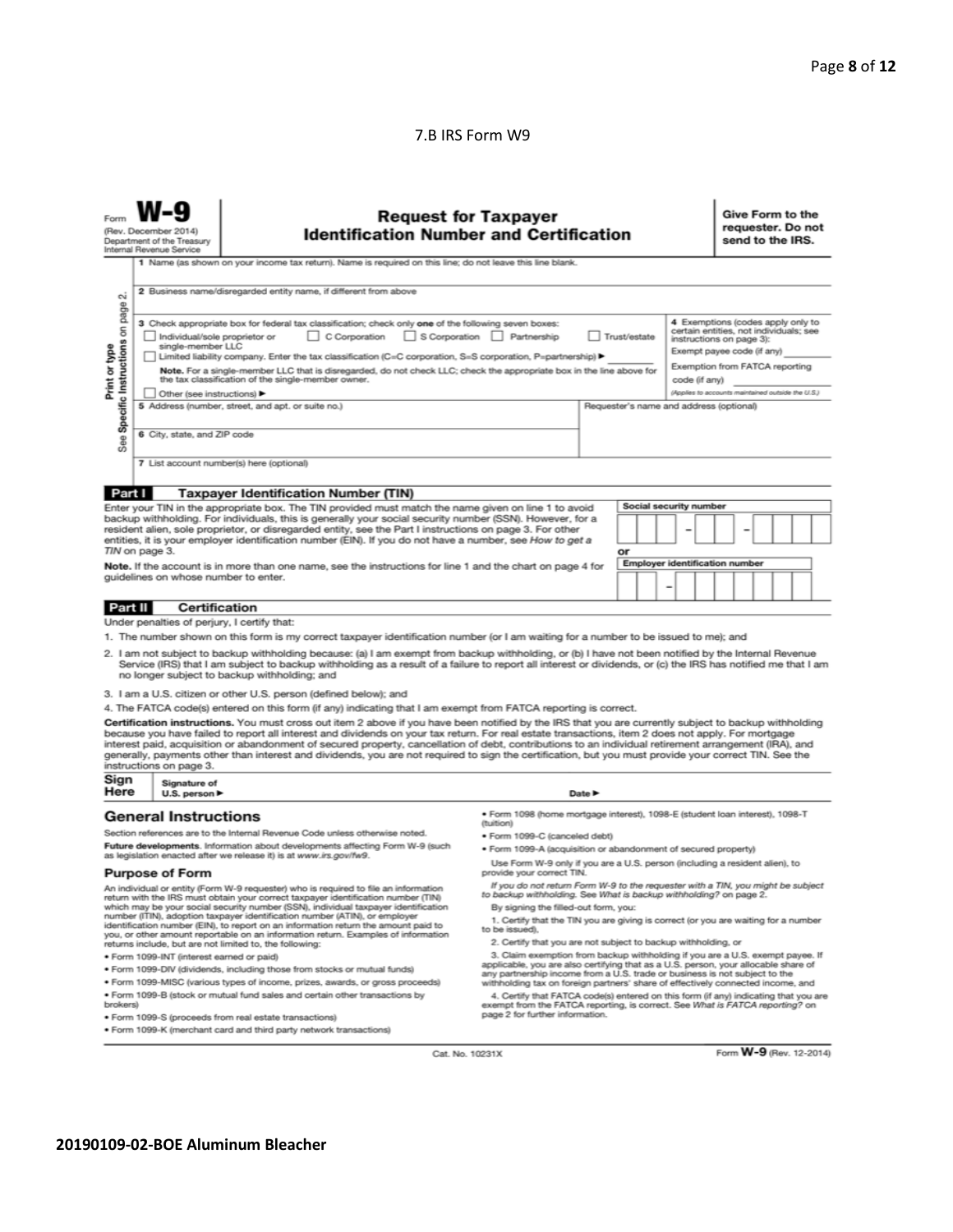#### **ATTACHMENT 7.C – Attestation Re Personnel**

## **ATTESTATION RE PERSONNEL USED IN CONTRACT PERFORMANCE**

| CONTRACTOR LEGAL ENTITY NAME:                                          |  |
|------------------------------------------------------------------------|--|
| FEDERAL EMPLOYER IDENTIFICATION NUMBER:<br>(or Social Security Number) |  |

**The Contractor, identified above, does hereby attest, certify, warrant and assure that the Contractor shall not knowingly utilize the services of an illegal immigrant in the performance of this Contract and shall not knowingly utilize the services of any subcontractor who will utilize the services of an illegal immigrant in the performance of this Contract, T.C.A. § 12-3-309.**

SIGNATURE & DATE:

*NOTICE: This attestation MUST be signed by an individual empowered to contractually bind the Contractor.*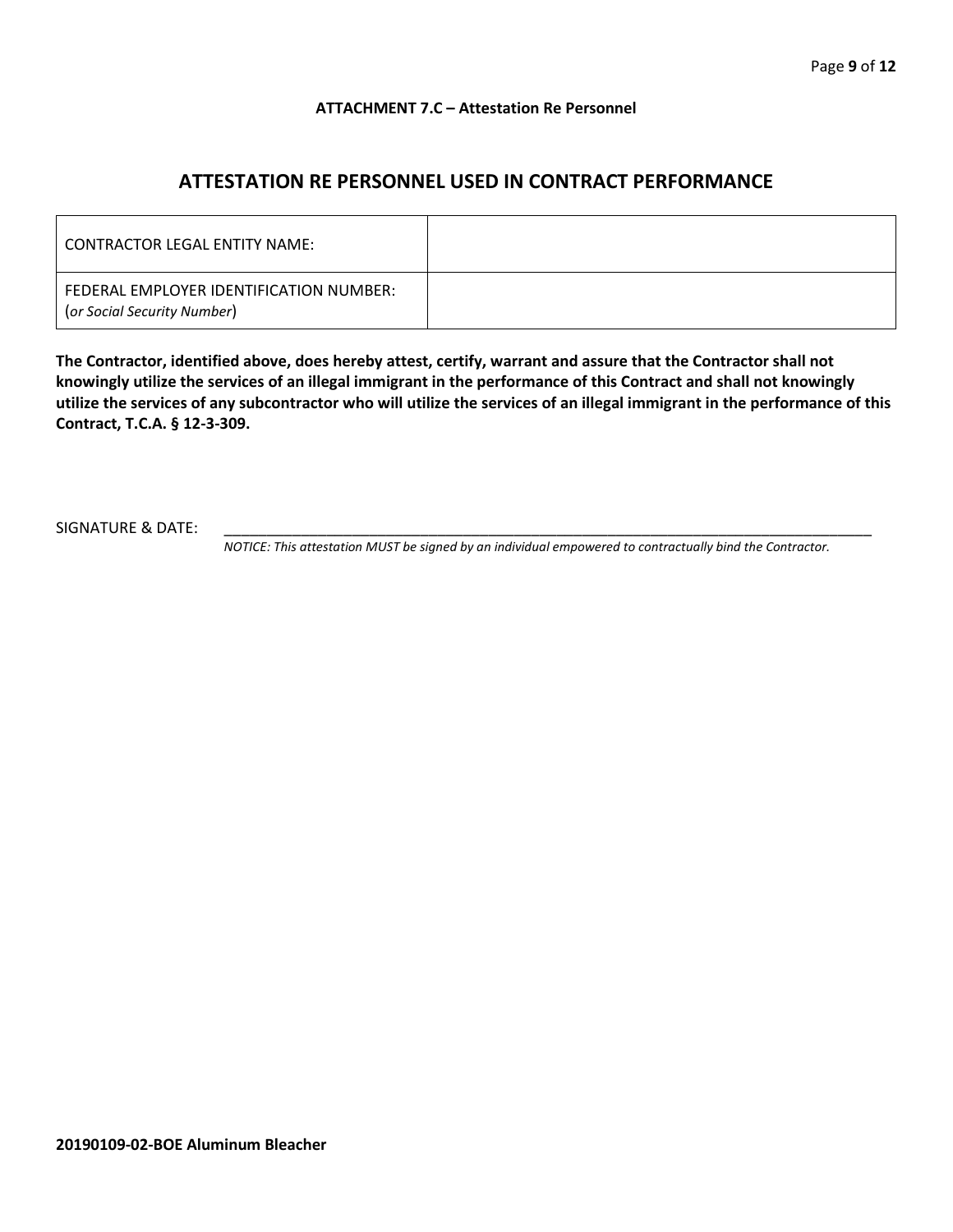#### **ATTACHMENT 7.D – Standard Terms & Conditions SUMNER COUNTY BOARD OF EDUCATION (SCS)**

#### **1. PREPARATION AND SUBMISSION OF BID.**

- **a.** Failure to examine any drawings**,** specifications, or instructions will be at the proposer's risk. Any deviation from the stated terms, conditions and specifications must be coordinated with and approved in writing by the SCS Purchasing Supervisor.
- **b.** ITB SUBMITTAL / SIGNATURE: Proposal shall give the full name and business address of the bidder. If the proposer is a corporation, the name shall be stated as it is in the corporate charter. Proposals must be signed in ink by the proposer's authorized agent. Unsigned proposals will be rejected. Proposals are to be sealed and the outside of the envelope is to reference the ITB number. The person signing the proposal must show their title, and if requested by SCS, must furnish satisfactory proof of his or her authority to bind his or her company in contract. Proposer understands that by submitting a proposal with an authorized signature, it shall constitute an offer to SCS. Proposals must be typewritten or in ink; otherwise they may not be considered. Purchase orders will be issued to the firm name appearing on the W9. Facsimile responses will not be considered.
- **c.** SCS is not responsible for any costs incurred by any vendor pursuant to the ITB. The vendor shall be responsible for all costs incurred in connection with the preparation and submission of its proposal.
- **d.** All proposers must be in compliance with T.C.A. § 62-6-119 at the time of proposal submission and provide evidence of compliance with the applicable provisions of the chapter before such proposal may be considered.
- **e.** Proposals are to be received in the location designated in the ITB no later than the specified date and time. Late submissions will NOT be opened or considered.
- **f.** No erasures permitted. Errors may be crossed out and corrections printed in ink or typewritten adjacent to error and must be initialed in ink by person signing the proposal.
- **g.** Specifications: Reference to available specifications shall be sufficient to make the terms of the specifications binding on the proposer. The use of the name of a manufacturer, or any special brand or make in describing an item does not restrict the proposer to that manufacturer or specific article, unless specifically stated. Comparable products of other manufacturers will be considered if proof of compatibility is contained in the proposal. Proposers are required to notify SCSs Purchasing Supervisor whenever specifications/procedures are not perceived to be fair and open. The articles on which the proposals are submitted must be equal or superior to that specified. Informative and Descriptive Literature: The proposer must show brand or trade names of the articles proposed, when applicable. It shall be the responsibility of the vendor, including vendors whose product is referenced, to furnish with the proposal such specifications, catalog pages, brochures or other data as will provide an adequate basis for determining the quality and functional capabilities of the product offered. Failure to provide this data may be considered valid justification for rejection of proposal.
- **h.** Samples: Samples of items when called for, must be furnished free of expense, and if not destroyed will, upon vendor's request within ten (10) days of proposal opening, be returned at the proposer's expense. Each sample must be labeled with the proposer's name, manufacturer's brand name and number, ITB number and item reference.
- **i.** Time of Performance: The number of calendar days in which delivery is to be made after receipt of order shall be stated in the proposal and may be a factor in making an award, price notwithstanding. If no delivery time is stated in the proposal, proposer agrees that delivery is to be made within two weeks (10 business days) of order.
- **j.** Transportation and delivery charges should be included in the price and be fully prepaid by the vendor to the destination specified in the ITB. Proposal prices shall include delivery of all items F.O.B. destination.
- **k.** New materials and supplies must be delivered unless otherwise specifically stated in the ITB.
- **l.** Alternate/multiple proposals will not be considered unless specifically called for in the ITB.
- **m.** Only proposals submitted on ITB forms furnished by SCS will be considered.
- **n.** By signing the ITB where indicated, the proposer agrees to strictly abide by all local, state and federal statutes and regulations. The proposer further certifies that this proposal is made without collusion or fraud.
- **o.** Error in Proposal. In case of error in the extension of prices in the proposal, the unit price will govern. Late submissions will NOT be opened or considered. Proposers are cautioned to verify their proposals before submission, as amendments received after the ITB deadline will not be considered. No proposal shall be altered, amended or withdrawn after opening. After proposal opening, a proposer may withdraw a proposal only when there is obvious clerical error such as a misplaced decimal point, or when enforcement of the proposal would impose unconscionable hardship due to an error in the proposal resulting in a quotation substantially below the other proposals received. Proposal withdrawals will be considered only upon written request of the proposer.

#### **20190109-02-BOE Aluminum Bleacher**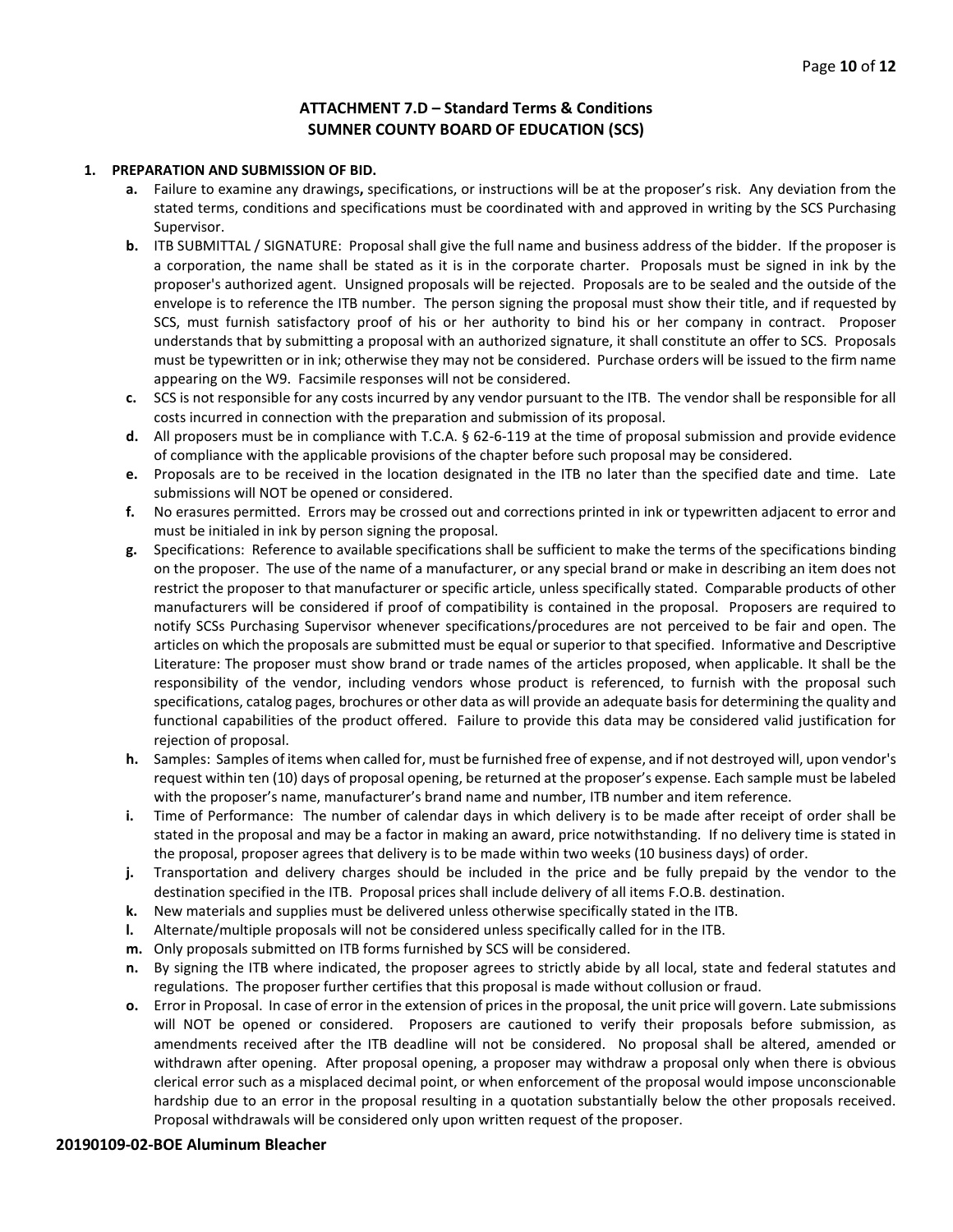- **2. OPEN RECORDS.** In order to comply with the provisions of the Tennessee Open Records Act, all proposals will be publicly opened and are subject to public inspection after the award upon written request. Proposers may be present at ITB opening. Summary information will be posted the SCS website, www.sumnerschools.org under the Invitation to Bid link.
- **3. ACCEPTANCE AND AWARD.** SCS reserves the right to reject any and all proposals and to waive any informality in proposals and, unless otherwise specified by the proposers to accept any item in the proposal. Action to reject all proposals shall be taken for unreasonably high prices, errors in the bid documents, cessation of need, unavailability of funds, or any other reason approved by SCS.
	- **a.** Contracts and purchases will be made with the lowest, responsive, responsible, qualified proposer. The quality of the articles to be supplied, their conformity with the specifications, their suitability to the requirements of the Institution, cash discount offered, and the delivery terms will be taken into consideration.
	- **b.** Any deviation from these stated terms, specifications and conditions must be coordinated with and approved in writing by the Purchasing Supervisor.
	- **c.** Prices quoted on the response (if any) are to be considered firm and binding until the said equipment, supplies or services are in the possession of SCS.
	- **d.** SCS reserves the right to order more or less than the quantity listed in the proposal.
	- **e.** If a proposal fails to state a time within which a proposal must be accepted, it is understood and agreed that SCS shall have ninety (90) days to accept.
	- **f.** No purchase or contract is authorized or valid until the issuance of a SCS purchase order in accordance with SCS policy. No SCS employee is authorized to purchase equipment, supplies or services prior to the issuance of such a purchase order.
	- **g.** The contract may not be assigned without written SCS consent.
	- **h.** If the appropriate space is marked on the ITB, other Institutions (such as State, Local and/or Public Agencies) may purchase off the contract during the same period as SCS.
	- **i.** The awarded proposer will be required to post a performance and payment bond in the amount of 25% of the contract price if it exceeds \$100,000 as stated by T.C.A. §12-4-201.
	- **j.** If the project cost is in excess of \$25,000 a performance bond must be secured by the requesting part in an amount equal to the market improvement value.
- **4. PAYMENT**. Payment terms must be specified in the proposal, including any discounts for early payment. Partial payments will not be approved unless justification for such payment can be shown. Terms will be NET 30 days. Payment will not be made until the conditions and specifications of the ITB are inspected and approved as conforming by persons appointed by SCS.
- **5. DEFAULT OF SELECTED VENDOR.** In case of vendor default, SCS may procure the articles or services from other sources and hold the defaulting vendor responsible for any resulting cost. If the awarded vendor violates any terms of their proposal, the contract, SCS policy or any law, they may be disqualified from submitting proposals for a period of two years for minor violations or longer for major violations. Proposals from disqualified bidders will not be accepted during the period of disqualification.
- **6. INSPECTION OF PURCHASES.** Articles received which are not equivalent will not be accepted and will be picked up by the vendor or returned to vendor, shipping charges collect. SCS shall have a reasonable period in which to inspect and accept or reject materials without liability. If necessity requires SCS to use nonconforming materials, an appropriate reduction in payment may be made.
- **7. TAXES.** SCS is tax exempt; do not include taxes in quotation. Vendors making improvements or additions to or performing repair work on real property for SCS are liable for any applicable sales or use tax on tangible personal property used in connection with the contract or furnished to vendors by the state for use under the contract.
- **8. NONDISCRIMINATION.** SCS is an equal opportunity employer. SCS and bidder agree to comply with Titles VI and VII of the Civil Rights Act of 1964, Title IX of the Education Amendments of 1972, Section 504 of the Rehabilitation Act of 1973, Executive Order 11,246, the Americans with Disabilities Act of 1990 and the related regulations to each. Each party assures that it will not discriminate against any individual including, but not limited to employees or applicants for employment and/or students, because of race, religion, creed, color, sex, age, disability, veteran status or national origin. In the event that any claims should arise with regards to violations of any such local, state or federal law, statues, rule or regulations, the vendor will indemnify and hold SCS harmless for any damages, including court costs or attorney fees, which might be incurred.

#### **20190109-02-BOE Aluminum Bleacher**